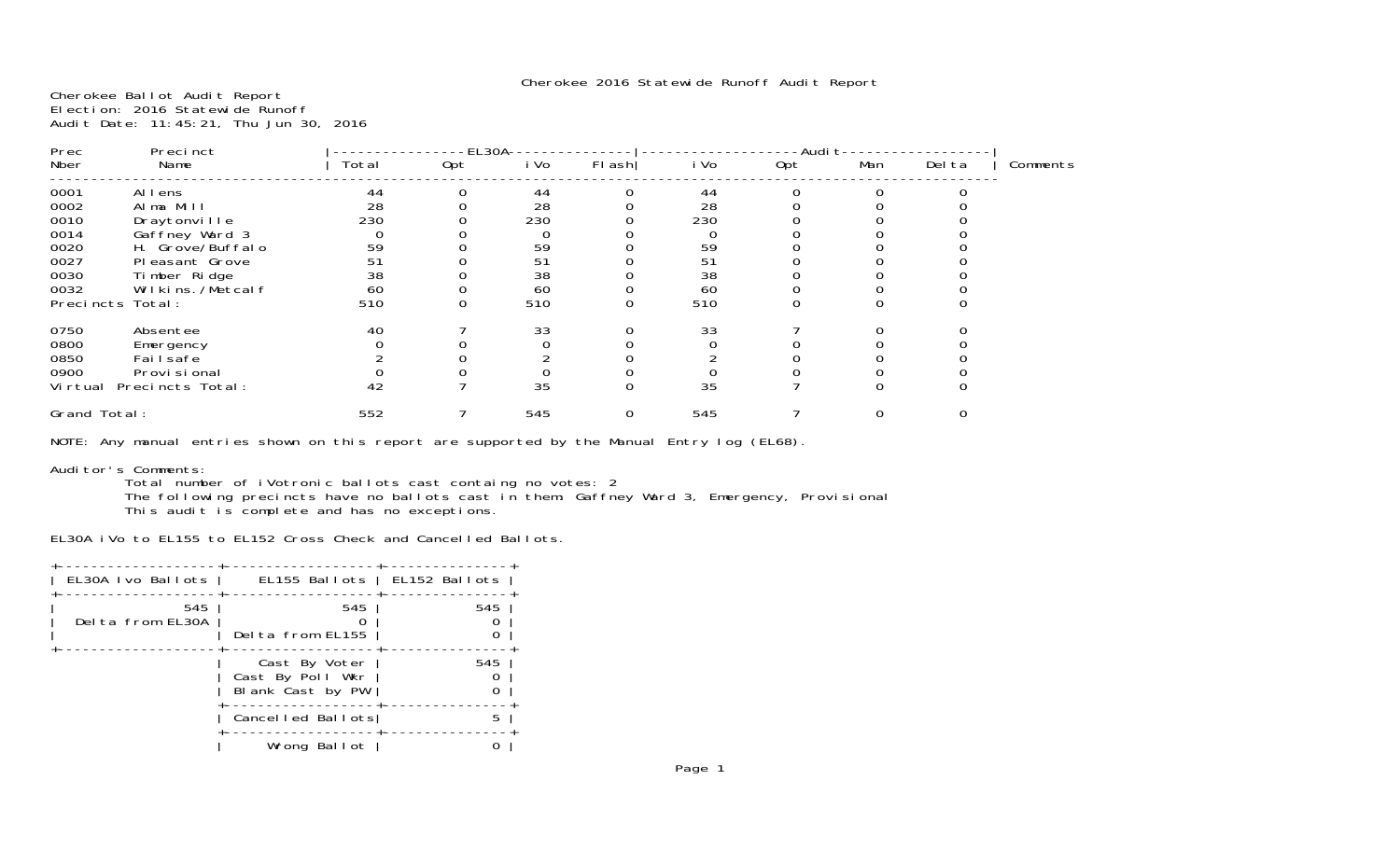| Voter Left AB<br>Voter Left BB<br>Voter Request<br>Printer Problem<br>Terminal Problem<br>Other Reason | Cherokee 2016 Statewide Runoff Audit Report<br>$(AB = After ballot selected by poll worker.)$<br>$(BB = Before ballot selected by poll worker.)$ |
|--------------------------------------------------------------------------------------------------------|--------------------------------------------------------------------------------------------------------------------------------------------------|
|                                                                                                        |                                                                                                                                                  |

Number of audio (ADA) events in this election: 0

Note: The following machines(s) have audit records but no ballots were cast on them: 5132035, 5138867 Because they do not have ballots cast, they cannot be matched to a precinct. This is not an issue as long as the EL30A Ivo Ballots, the EL155 Ballots and the EL152 Ballots match in the table immdiately above.

How to read this report.

This is the ballot level report. It compares the number of ballots cast in the tabulation report, the EL30A with the number of ballots cast in the audit data.

The values read from the EL30A report are reported in four categories; Total, Optical (Opt), iVotronic (iVo) and Flash. None of these values on each line are calculated but parsed from the actual report. The total lines are the calculated sums of the individual precince line values.

The Opt totals are the total number of ballots cast on paper ballots that were scanned into the optical scanner and transferred to the tabulation computer via memory stick or ZipDisk (depending on the type of device, M100 or M650 used to scan the ballots.) Optical totals should exist only in some but not all of the Virtual Precincts at the bottom of the table.

The iVo totals are the results gathered from the PEBs (Personal Electronic Ballot) which are used to open and close an iVotronic voting machine and, after the polls have closed, gather the ballots cast for transmission to the tabulation system.

The Flash totals are the totals that are read from the flash cards in the rare event that the ballots cannot be copied from the machine to the PEB or from the PEB to the tabulating machine.

The values on the Audit side come from the iVotronic audit data that is read from the flash cards as part of the audit process. That process combines the individual machine data into two master audit files, the EL155 Vote image log and the EL152 iVotronic event log. The EL155 contains a record of all the votes cast on a ballot. The vote images indicate the machine 0counting the number of asterisks in a precint we get the number of ballots cast in that precinct. That number should always match the number in the iVo column on the EL30A side of the report.

Optical ballots do not have electonically readable audit files. So if the audit data iVotronic total does not match the EL30A Total value, the auditor is prompted to read the paper report from the optical scanner and enter the total ballots cast into the auditing program.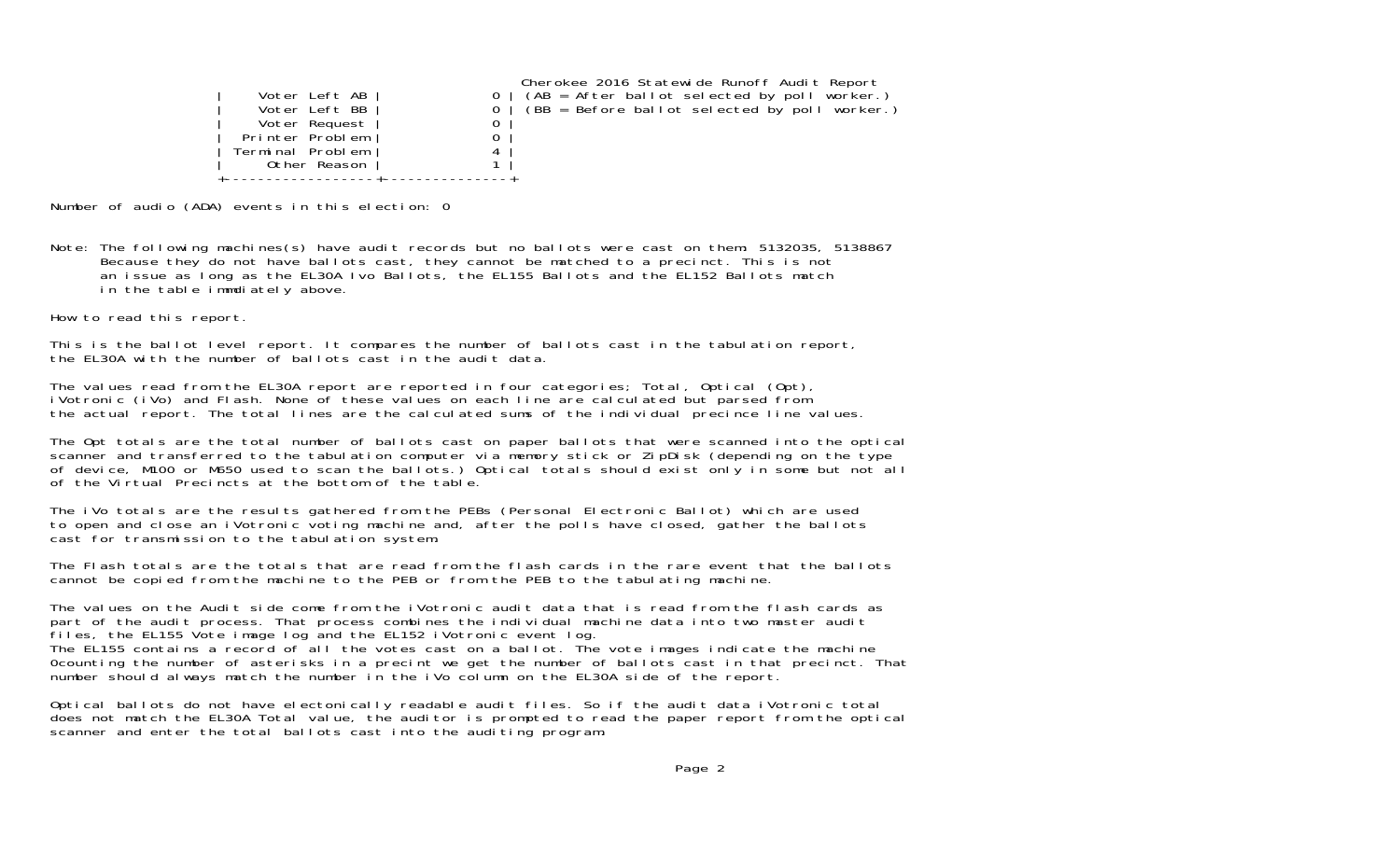If the sum of the audit iVotronic and Optical ballots cast still do not match the EL30A total value, then the audit software reads the EL68 Manual Entry log for any changes made in that precinct to either the iVo or Opt totals by the CEC staff. It displays any manual entries to the auditor for inclusion into the totals. If accepted by the auditor these entries are automatically added to the Man column from the Manual Entry log.

Finally, the audit software calculates the Delta value which should be zero unless the sum of the iVo, the Opt and the Man do not match the EL30A Total column. If the Delta is greater than zero then audit data is missing. A comment will be placed on that line in the report indicating missing audit data. If the Delta value is less than zero then there are more ballots in the audit data than there are in the tabulated data and a comment will be placed on that line in the report.

Wherever possible, the audit system will attempt to indicate where the difference is by displaying the iVotronic machine numbers and the number of ballots cast on that machine that exist in the audit data. In the case of missing tabulated data, it might be possible to identify a machine that has the same number of ballots cast as the delta value and that number and ballot count will be highlited with a < sign. If there is a non zero Delta value there will be an entry by the auditor explaining the variance.

Finally, there is a EL30A iVo to EL155 to EL152 Cross Check and Cancelled Ballots table in the report This table should indicate that the nubmer ballots cast in the EL30A match the numbers in the EL155 and the EL152 report. Then there are some statistics pulled from the EL152 repor that indicate how many ballots were cast by the voter and the number cast by the poll worker. Lastly the number of ballots that were cancelled and the reason they were cancelled. It should be noted that the reason cancelled is chosen from a pull down menu presented to the poll worker when a ballot is cancelled, there is no way to validate the poll worker's choice.

----------------------------------------------------------------------------------------------------------------------------------------------------

Cherokee Vote Level Audit Report Election: 2016 Statewide RunoffAudit Date: 11:45:57, Thu Jun 30, 2016

| Precinct Number / Name                                                                       |  |                              |       | --------EL30A--------- | -----Audi t------- |                                         |               |                                         |  |                 |
|----------------------------------------------------------------------------------------------|--|------------------------------|-------|------------------------|--------------------|-----------------------------------------|---------------|-----------------------------------------|--|-----------------|
| 0ffi ce                                                                                      |  | Candi date                   | Party | Total                  | Optical            | i Vo                                    | FI ash        | i Vo                                    |  | Delta  Comments |
| 0001 Allens<br>Init - County Council District 6<br>Init - County Council District 6          |  | Bryson Parris<br>David Smith |       | $\frac{22}{22}$        |                    | $\frac{22}{22}$                         |               | $\frac{22}{22}$                         |  |                 |
| 0002 Alma Mill<br>Init - County Council District 6<br>Init - County Council District 6       |  | Bryson Parris<br>David Smith |       | 12<br>16               |                    | $\begin{array}{c} 12 \\ 16 \end{array}$ |               | $\begin{array}{c} 12 \\ 16 \end{array}$ |  |                 |
| Draytonville<br>0010<br>Init - County Council District 6<br>Init - County Council District 6 |  | Bryson Parris<br>David Smith |       | 111<br>117             | $\mathbf{O}$       | 111<br>117                              | $\frac{0}{0}$ | 111<br>117                              |  |                 |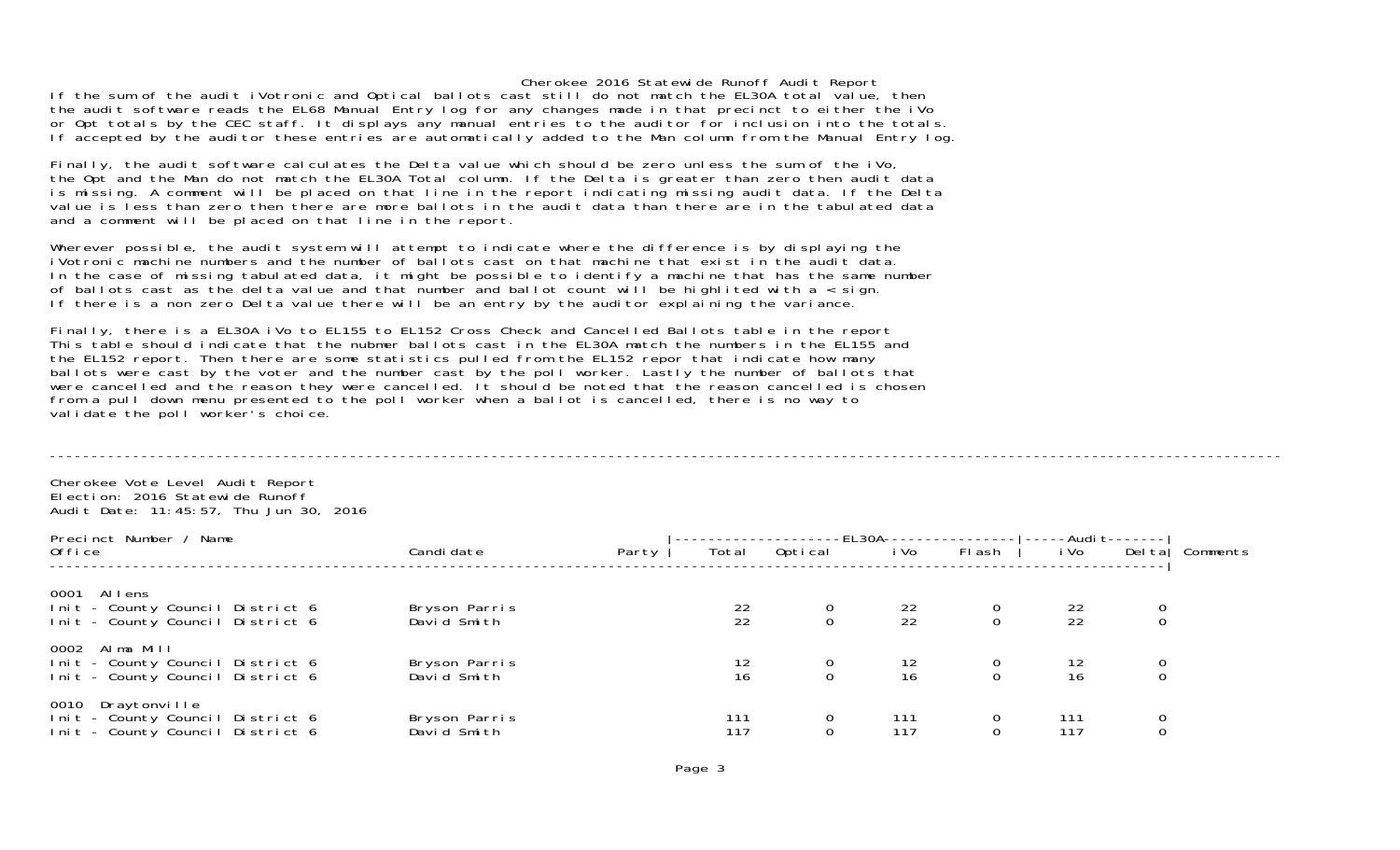|      | 0014 Gaffney Ward 3<br>Init - County Council District 6<br>Init - County Council District 6                                | Bryson Parris<br>David Smith | $\begin{matrix} 0 \\ 0 \end{matrix}$ | $\begin{matrix} 0 \\ 0 \end{matrix}$ | $\cup$<br>$\overline{0}$              |                                      |                 | 0 * No Audit Data expected or found<br>0 * No Audit Data expected or found |  |
|------|----------------------------------------------------------------------------------------------------------------------------|------------------------------|--------------------------------------|--------------------------------------|---------------------------------------|--------------------------------------|-----------------|----------------------------------------------------------------------------|--|
|      | 0020 H. Grove/Buffalo<br>Init - County Council District 6<br>Init - County Council District 6                              | Bryson Parris<br>David Smith | 50                                   | 0<br>$\overline{O}$                  | 9<br>50                               | $\overline{0}$<br>$\overline{0}$     | 9<br>50         | $\mathbf 0$<br>$\mathsf O$                                                 |  |
| 0027 | Pleasant Grove<br>Init - County Council District 6<br>Init - County Council District 6                                     | Bryson Parris<br>David Smith | $\frac{15}{36}$                      | $_{0}^{0}$                           | $\frac{15}{36}$                       | $\begin{matrix} 0 \\ 0 \end{matrix}$ | $\frac{15}{36}$ | $\begin{matrix} 0 \\ 0 \end{matrix}$                                       |  |
|      | 0030 Timber Ridge<br>Init - County Council District 6<br>Init - County Council District 6                                  | Bryson Parris<br>David Smith | $\frac{8}{30}$                       | $\begin{matrix} 0 \\ 0 \end{matrix}$ | $\frac{8}{30}$                        | $\begin{matrix} 0 \\ 0 \end{matrix}$ | $\frac{8}{30}$  | $\begin{matrix} 0 \\ 0 \end{matrix}$                                       |  |
|      | 0032 Wilkins. / Metcal f<br>Init - County Council District 6<br>Init - County Council District 6                           | Bryson Parris<br>David Smith | 31<br>29                             | 0<br>$\mathbf 0$                     | 31<br>29                              | $\begin{matrix} 0 \\ 0 \end{matrix}$ | 31<br>29        | $\mathbf 0$<br>$\mathbf 0$                                                 |  |
|      | 0750 Absentee<br>Init - County Council District 6<br>Init - County Council District 6                                      | Bryson Parris<br>David Smith | 8<br>32                              | 0<br>$\overline{7}$                  | 8<br>25                               | $\begin{matrix} 0 \\ 0 \end{matrix}$ | 8<br>25         | $\mathbf 0$<br>$\mathbf{O}$                                                |  |
|      | 0800 Emergency<br>Init - County Council District 6<br>Init - County Council District 6                                     | Bryson Parris<br>David Smith | $\begin{matrix} 0 \\ 0 \end{matrix}$ | $\begin{matrix} 0 \\ 0 \end{matrix}$ | $\begin{matrix} 0 \\ 0 \end{matrix}$  |                                      |                 | 0 * No Audit Data expected or found<br>0 * No Audit Data expected or found |  |
|      | 0850 Failsafe<br>Init - County Council District 6<br>Init - County Council District 6                                      | Bryson Parris<br>David Smith |                                      | $_{0}^{0}$                           | $\begin{array}{c} 1 \\ 1 \end{array}$ | $\begin{matrix} 0 \\ 0 \end{matrix}$ |                 | $\begin{matrix} 0 \\ 0 \end{matrix}$                                       |  |
| 0900 | Provi si onal<br>Init - County Council District 6<br>Init - County Council District 6<br>There was no unmatched audit data | Bryson Parris<br>David Smith | $\mathbf 0$<br>$\mathbf{0}$          | $_0^0$                               | $\mathbf 0$<br>$\mathbf 0$            |                                      |                 | 0 * No Audit Data expected or found<br>0 * No Audit Data expected or found |  |

How to read this report.

This is the vote level report. It compares the number of votes cast for each candidate in the tabulation report with the number of ballots cast in the audit data for each candidates in each precinct.

The tabulated values as read from the EL30A report are reported in four categories; Total, Optical (Opt), iVotronic (iVo) and Flash. None of these values on each line are calculated but parsed from the actual report. In the EL30A report all Write-in votes are added together and reported as one candidate name - Write-in. The EL30A does not report individual Write-in candidates.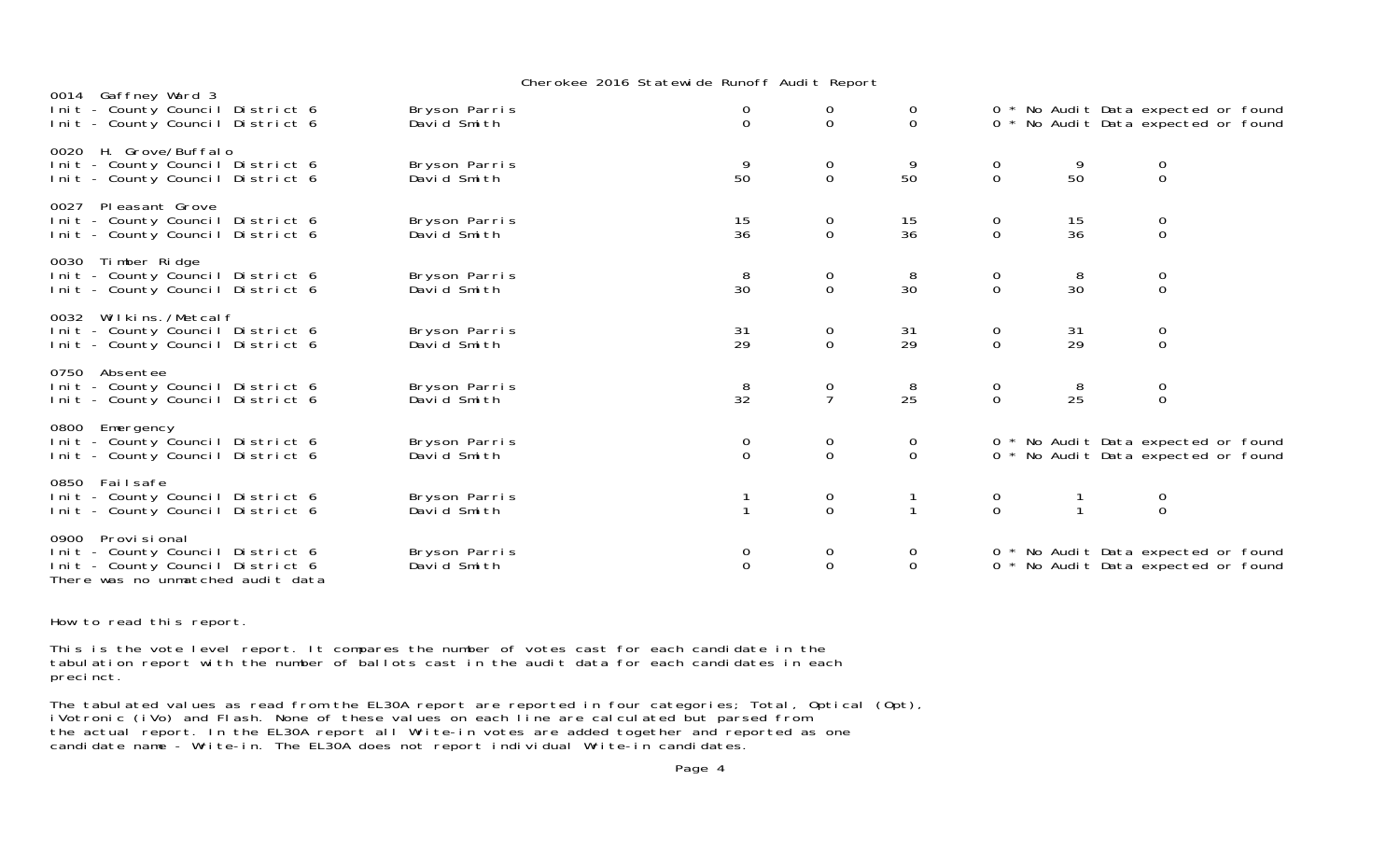The Opt totals are the total number of votes cast on paper ballots that were scanned into the optical scanner and transferred to the tabulation computer via memory stick or ZipDisk (depending on the type of device, M100 or M650 used to scan the ballots.) Optical totals should exist only in some but not all of the Virtual Precincts at the bottom of the table.

The iVo totals are the results gathered from the PEBs (Personal Electronic Ballot) which are used to open and close an iVotronic voting machine and, after the polls have closed, gather the ballots cast for transmission to the tabulation system.

The Flash totals are the totals that are read from the flash cards in the rare event that the ballotscannot be copied from the machine to the PEB or from the PEB to the tabulating machine.

The values on the Audit side come from the iVotronic audit data that is read from the flash cards as part of the audit process. That process combines the individual machine data into a master audit file, the EL155 Vote image log.

The EL155 contains a record of all the votes cast on a ballot. The vote images indicate the machine 0counting the number of times a candidate name for a contest appears in a precint we get the number of votes cast in that precinct for that candidates. That number should always match the number of votes cast for that candidate in that contest in the iVo column on the EL30A side of the report.

Optical ballots do not have electonically readable audit files. So if the audit data iVotronic total votes does not match the EL30A iVo value one of two things will occur. The first is if the iVotronic tabulated is zero and the Total tabulated votes match the tabulated Optical votes the following comment is made in the Audit side of the report; All votes cast for this candidate in this precicnt are optical No Audit Data for optical, or secondly, if the iVotronic total is not zero, a notation indicating which data Audit data In the event a candidate or the combined Write-in candidates did not receive any votes in a precinct the EL30A will report a zero vote count. If there are no votes for this candidate in a precinct in the audit data, the following comment will be placed into the audit report by the auditing software; No Audit Data expected or found.

Finaly the audit software will search the audit data for any votes that were not found on the EL30A report. If it finds some, it will report those vote totals by contest, candidate name and precinct. if it does not find any unmatched audit data it will report; There was no unmatched audit data

Cherokee EL30A45A Comparison Report Election: 2016 Statewide RunoffAudit Date: 11:47:6, Thu Jun 30, 2016

| Office                    | Candi date    | Party | +-------------FL30A-------------+------------------FL45A-------------------+<br>Tot Opt iVo Flash   Tot Opt iVo Flash Delta |     |          |         |     |          |  |
|---------------------------|---------------|-------|-----------------------------------------------------------------------------------------------------------------------------|-----|----------|---------|-----|----------|--|
| County Council District 6 | Bryson Parris |       | 217                                                                                                                         | 217 | $\Omega$ | $= 217$ | 217 | $\Omega$ |  |

----------------------------------------------------------------------------------------------------------------------------------------------------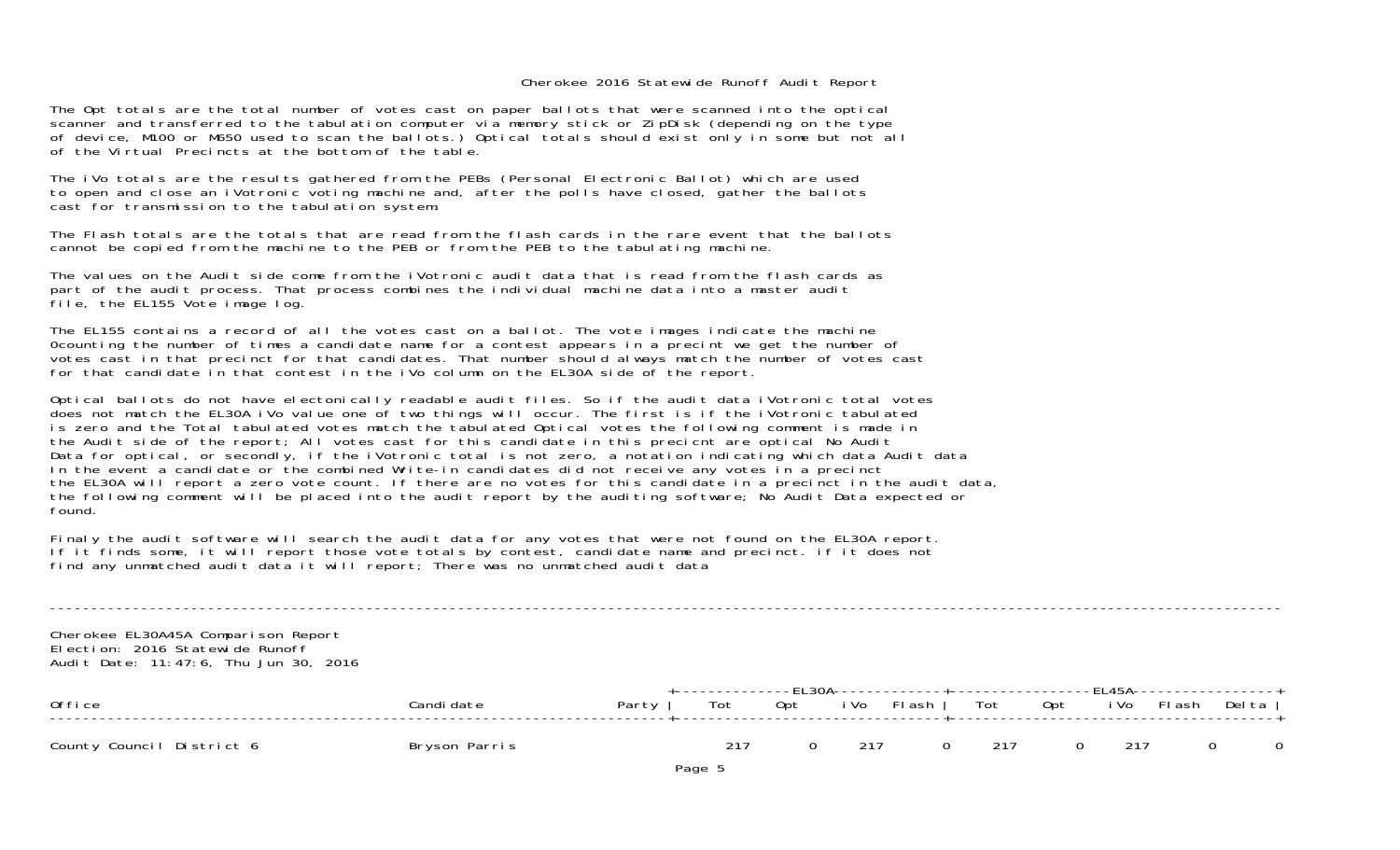|                                | 2016<br>Statewi de<br>Cherokee | e Runoff    | . Audi t | Report |               |     |  |
|--------------------------------|--------------------------------|-------------|----------|--------|---------------|-----|--|
| County<br>Di stri ct<br>Counci | Davi d<br>-Smith               | २२२<br>ູບບປ |          | ∟ە     | $\sim$<br>333 | 326 |  |

How to read this report.

This is EL30A EL45A Crosscheck Report. It sums each candidates vote totals in each precinct in the EL30A Precinct Detail Report and compares it to the EL45A Election Summary Report that contains the tabulated total for each candidate in the county.

The values read from the EL30A report are reported in four categories; Total, Optical (Opt), iVotronic (iVo) and Flash. None of these values on each line are calculated but parsed from the actual report. The total lines are the calculated sums of the individual precince line values.

The Opt totals are the total number of votes cast on paper ballots that were scanned into the optical scanner and transferred to the tabulation computer via memory stick or ZipDisk (depending on the type of device, M100 or M650 used to scan the ballots.) Optical totals should exist only in some but not all of the Virtual Precincts at the bottom of the table.

The iVo totals are the results gathered from the PEBs (Personal Electronic Ballot) which are used to open and close an iVotronic voting machine and, after the polls have closed, gather the ballots cast for transmission to the tabulation system.

The Flash totals are the totals that are read from the flash cards in the rare event that the ballotscannot be copied from the machine to the PEB or from the PEB to the tabulating machine.

The values read from the EL45A report are reported in same four categories; Total, Optical (Opt), iVotronic (iVo) and Flash as the EL30A. Like the EL30A they are parsed from the actual EL45A report. The summary candidate totals are compared against the calculated sums for each candidate from, the EL30A report. Each of the values in each line on the EL30A side must match the same value on the EL45A side and the Delta value must be zero.

----------------------------------------------------------------------------------------------------------------------------------------------------

Cherokee PEB Use Report Election: 2016 Statewide RunoffAudit Date: 11:45:21, Thu Jun 30, 2016

| Precinct         | PEBs Used | Comments |
|------------------|-----------|----------|
| Allens           | 148805    |          |
| Alma Mill        | 148685    |          |
| Draytonville     | 150397    |          |
| H. Grove/Buffalo | 150840    |          |
| Pleasant Grove   | 150538    |          |
| Timber Ridge     | 148815    |          |
| Wilkins,/Metcalf | 148673    |          |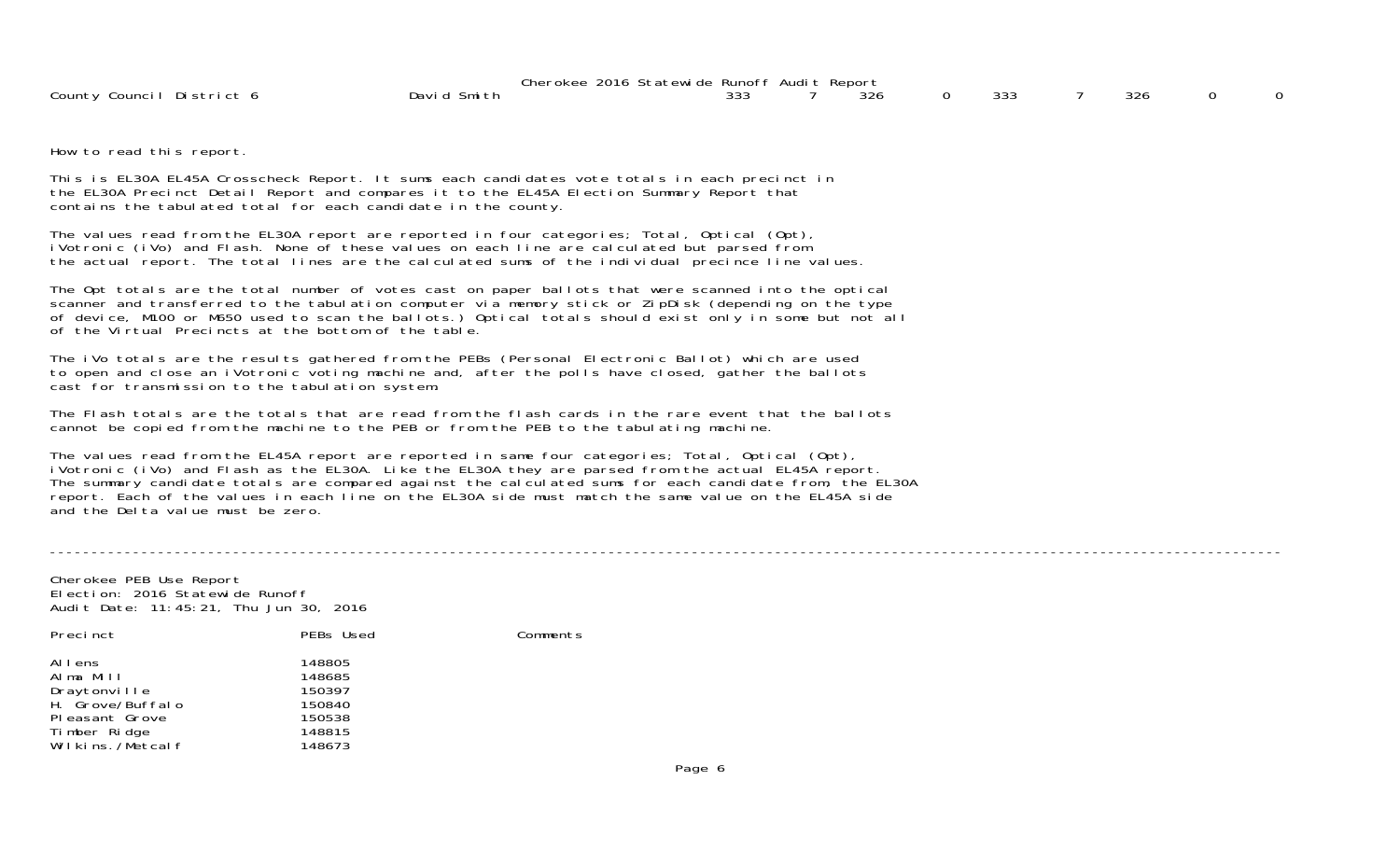Absentee 148738 Failsafe 148738

9 precincts processed

The following precinct(s) have no ballots cast in them: Gaffney Ward 3, Emergency, Provisional Note: if there are no ballots cast in a precinct the machines in that precinct cannot be identified so these precinct(s) will not appear in this report.

How to read this report.

This is the PEB Used report. It lists the precints found in the Audit data and lists all the PEBs that were used by the poll workers to open and close the iVotronic machines in that. precinct.

If more than one PEB is used to open and close all the iVotronic machines in a precinct, then the County Election Commission must read ALL the PEBs used in that precinct to assure that they have collected all the ballots from that precinct. A county whose report shows a precinct that has machines open or closed by more than one PEB should double check the Ballot Audit Report against the iVotronic paper tapes and the Poll Book to make sure that all the ballots have been collected and tabulated.

Cherokee PEB Exceptions Report Election: 2016 Statewide RunoffElection date: 06/28/2016Audit Date: 11:45:21, Thu Jun 30, 2016 iVo # Op PEB Open Time Cl PEB Close Time Exception Type Precinct - Ballots Cast 5125079 148738 06/20/2016 15:32:46 148738 06/28/2016 19:01:17 >>Open Date<< Absentee - 21 Failsafe - 25125079 148738 06/20/2016 15:32:46 148738 06/28/2016 19:01:17 Open Time Absentee - 21 Failsafe - 2Absentee - 12 5136629 148738 06/20/2016 15:35:41 148738 06/28/2016 19:03:51 >>Open Date<< Absentee - 12 5136629 148738 06/20/2016 15:35:41

The following machines(s) have audit records but no ballots were cast on them: 5132035, 5138867 Because they do not have ballots cast, they cannot be matched to a precinct.

How to read this report.